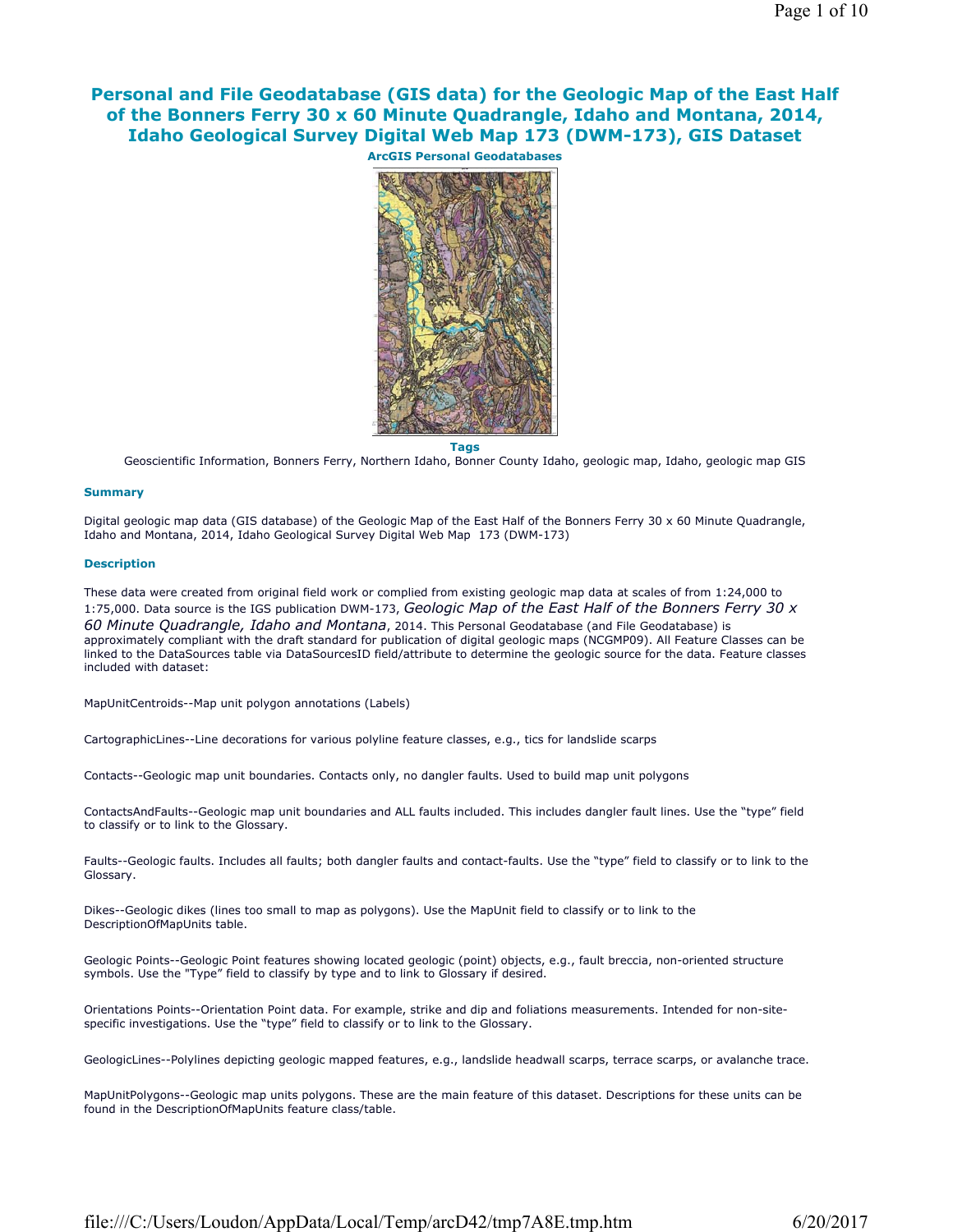GlacialTunnelArea\_OverLayPolys--Areas of subglacial tunnel erosion and scattered kame deposits.

Non Spatial data tables:

*Note: Look in folder "\BonnersEast30x60\_ShapeFiles \Non-SpatialTables" for non-Microsoft versions of these tables. Two types: dBase III, and .csv(comma delimited text).* 

DescriptionOfMapUnits--Table with map unit descriptions. Use MapUnit field to link to MapUnitPolygons or Dikes.

Glossary--Look up table with explanations for geologic features found in all spatial classes. For example, moraine\_crest: Definition--glacial moraine ridge crest. Features in feature classes can be linked to Glossary via "Type" in feature class to "IGSGeoType" in Glossary.

DataSources--Sources of geologic mapping. Link via DataSourceID in feature class to DataSources\_ID in Sources.

DataDictionary—Listing and information about fields in most Feature Classes and tables

## **Credits**

Science data credit: Roy M. Breckenridge, Russell F. Burmester, Reed S. Lewis, and Mark D. McFaddan

GIS credit: Loudon R. Stanford, William R. Schuster, Jane S. Freed, and Collette Gantenbein

## **Use limitations**

Geologic map data intended for non-site-specific use. These data were compiled from 1:24,000-1:75,000 geologic mapping and should not be used at larger scales, e.g., 1:12,000. Use the DataSources table and the DataSourceID in each Feature Class (but especially the ContactsAndFaults FeatureClass/Layer) to determine original intended scale.

The Idaho Geological Survey does not guarantee this map or digital data to be free of errors nor assume liability for interpretations made from this map or digital data, or decisions based thereon.

#### **Extent**

|              | <b>West</b> $-116.5$ | East                 | $-116$ |
|--------------|----------------------|----------------------|--------|
| <b>North</b> |                      | 49 <b>South</b> 48.5 |        |

## **Scale Range Maximum (zoomed in)** 1:50,000 **Minimum (zoomed out)** 1:500,000

## **ArcGIS Metadata ►**

## **Topics and Keywords ►**

THEMES OR CATEGORIES OF THE RESOURCE geoscientificInformation

*Hide Topics and Keywords ▲*

## **Citation ►**

TITLE Personal and File Geodatabase (GIS data) for the Geologic Map of the East Half of the Bonners Ferry 30 x 60 Minute Quadrangle, Idaho and Montana, 2014, Idaho Geological Survey Digital Web Map 173 (DWM-173), GIS Dataset PUBLICATION DATE 2014-05-05 00:00:00

```
Hide Citation ▲
```
## **Citation Contacts ►**

```
RESPONSIBLE PARTY
  ORGANIZATION'S NAME Idaho Geological Survey 
  CONTACT'S ROLE originator
     CONTACT INFORMATION
►
      PHONE
        VOICE 208-885-7991
```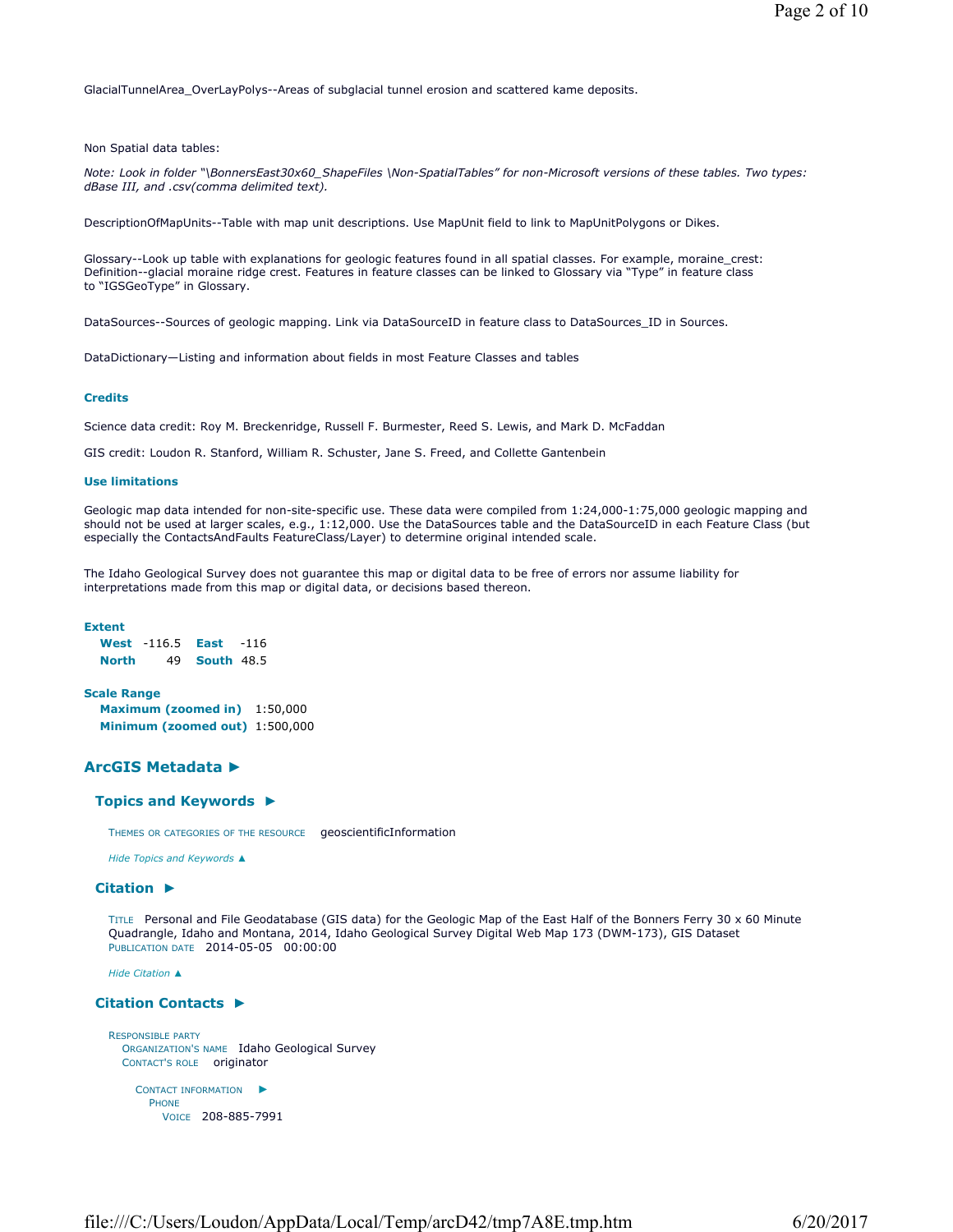**ADDRESS** TYPE postal DELIVERY POINT 875 Perimeter Dr. MS 3014 CITY Moscow ADMINISTRATIVE AREA ID POSTAL CODE 83844-3014 COUNTRY US

*Hide Contact information ▲*

*Hide Citation Contacts ▲*

## **Resource Details ►**

DATASET CHARACTER SET utf8 - 8 bit UCS Transfer Format

STATUS completed

**CREDITS** 

Science data credit: Roy M. Breckenridge, Russell F. Burmester, Reed S. Lewis, and Mark D. McFaddan

GIS credit: Loudon R. Stanford, William R. Schuster, Jane S. Freed, and Collette Gantenbein

ARCGIS ITEM PROPERTIES

```
* LOCATION file://\\igs-rift\shared\DATABASE_MAPS\GEOLOGY_tile_project\30X60_minute\BonnersEast\GIS_NCGMP09\Round_5
\BonnersEast_Geol_pGDB - Copy.mdb 
  * ACCESS PROTOCOL Local Area Network
```
*Hide Resource Details ▲*

## **Extents ►**

```
EXTENT
  GEOGRAPHIC EXTENT
    BOUNDING RECTANGLE
      EXTENT TYPE Extent used for searching 
      WEST LONGITUDE -116.5
      EAST LONGITUDE -116
      NORTH LATITUDE 49
      SOUTH LATITUDE 48.5
```
*Hide Extents ▲*

## **Resource Points of Contact ►**

POINT OF CONTACT ORGANIZATION'S NAME Idaho Geological Survey CONTACT'S ROLE originator

> CONTACT INFORMATION ► PHONE VOICE 208-885-7991

ADDRESS TYPE postal DELIVERY POINT 875 Perimeter Dr. MS 3014 CITY Moscow ADMINISTRATIVE AREA ID POSTAL CODE 83844-3014 COUNTRY US

*Hide Contact information ▲*

*Hide Resource Points of Contact ▲*

## **Resource Maintenance ►**

```
RESOURCE MAINTENANCE
  UPDATE FREQUENCY as needed
```
MAINTENANCE CONTACT ORGANIZATION'S NAME Idaho Geological Survey CONTACT'S ROLE originator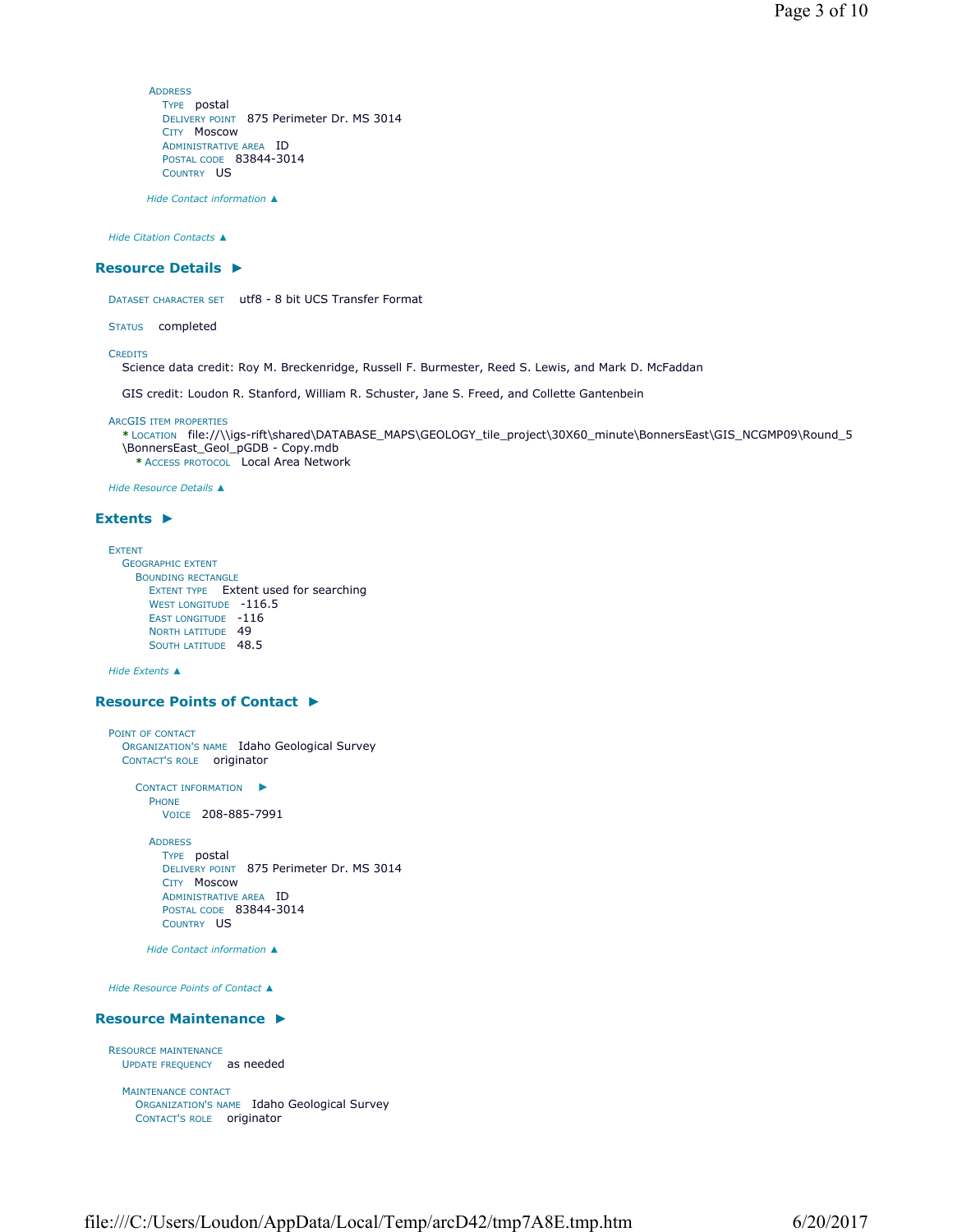```
CONTACT INFORMATION
►
 PHONE
   VOICE 208-885-7991
```

```
ADDRESS
 TYPE postal 
 DELIVERY POINT 875 Perimeter Dr. MS 3014 
 CITY Moscow 
 ADMINISTRATIVE AREA ID 
 POSTAL CODE 83844-3014 
 COUNTRY US
```
*Hide Contact information ▲*

*Hide Resource Maintenance ▲*

## **Resource Constraints ►**

#### **CONSTRAINTS**

LIMITATIONS OF USE

Geologic map data intended for non-site-specific use. These data were compiled from 1:24,000-1:75,000 geologic mapping and should not be used at larger scales, e.g., 1:12,000. Use the DataSources table and the DataSourceID in each Feature Class (but especially the ContactsAndFaults FeatureClass/Layer) to determine original intended scale.

The Idaho Geological Survey does not guarantee this map or digital data to be free of errors nor assume liability for interpretations made from this map or digital data, or decisions based thereon.

*Hide Resource Constraints ▲*

## **Data Quality ►**

```
SCOPE OF QUALITY INFORMATION
  RESOURCE LEVEL dataset
                             ►
```
*Hide Scope of quality information ▲*

#### DATA QUALITY REPORT - CONCEPTUAL CONSISTENCY ►

#### MEASURE DESCRIPTION

Horizontal accuracy is difficult to quantify in geologic mapping of this type. User should use original map scale (linked to DataSources table in this data set via "DataSource\_ID" to determine relative accuracy of groups of map objects in the data set. ---EXAMPLE OF DETERMINING H ACCURACY: 1:24k map objects in the data set have a placement h-accuracy => 80 (+/-) feet (.04 inch x 2000 ft/inch @1:24,000) for a CERTAIN line type. Accuracy is proportionally less for smaller scales and even less for other line types (see "AuthorConfidence" field in each data layer/feature class). Map data used in compilation was visually compared to original for horizontal accuracy.

EVALUATION TYPE direct internal

## EVALUATION METHOD

Geologic map data are visually checked against original map data for completeness. Accuracy is determined by at least two factors: quality of capture (digitizing) consistency and the quality of the original geology. The quality of the original geology is by far the most important for determining the quality of attribute accuracy.

*Hide Data quality report - Conceptual consistency ▲*

*Hide Data Quality ▲*

## **Geoprocessing history ►**

```
PROCESS
  PROCESS NAME
  DATE 2017-03-20 13:31:45 
  TOOL LOCATION c:\program files (x86)\arcgis\desktop10.3\ArcToolbox\Toolboxes\Data Management Tools.tbx\CreatePersonalGDB 
  COMMAND ISSUED
    CreatePersonalGDB W:\DATABASE_MAPS\GEOLOGY_tile_project\30X60_minute\BonnersEast\GIS_NCGMP09
    \Round_5 /BonnersEast_Geol_pGDB CURRENT
  INCLUDE IN LINEAGE WHEN EXPORTING METADATA NO
PROCESS
```

```
PROCESS NAME
```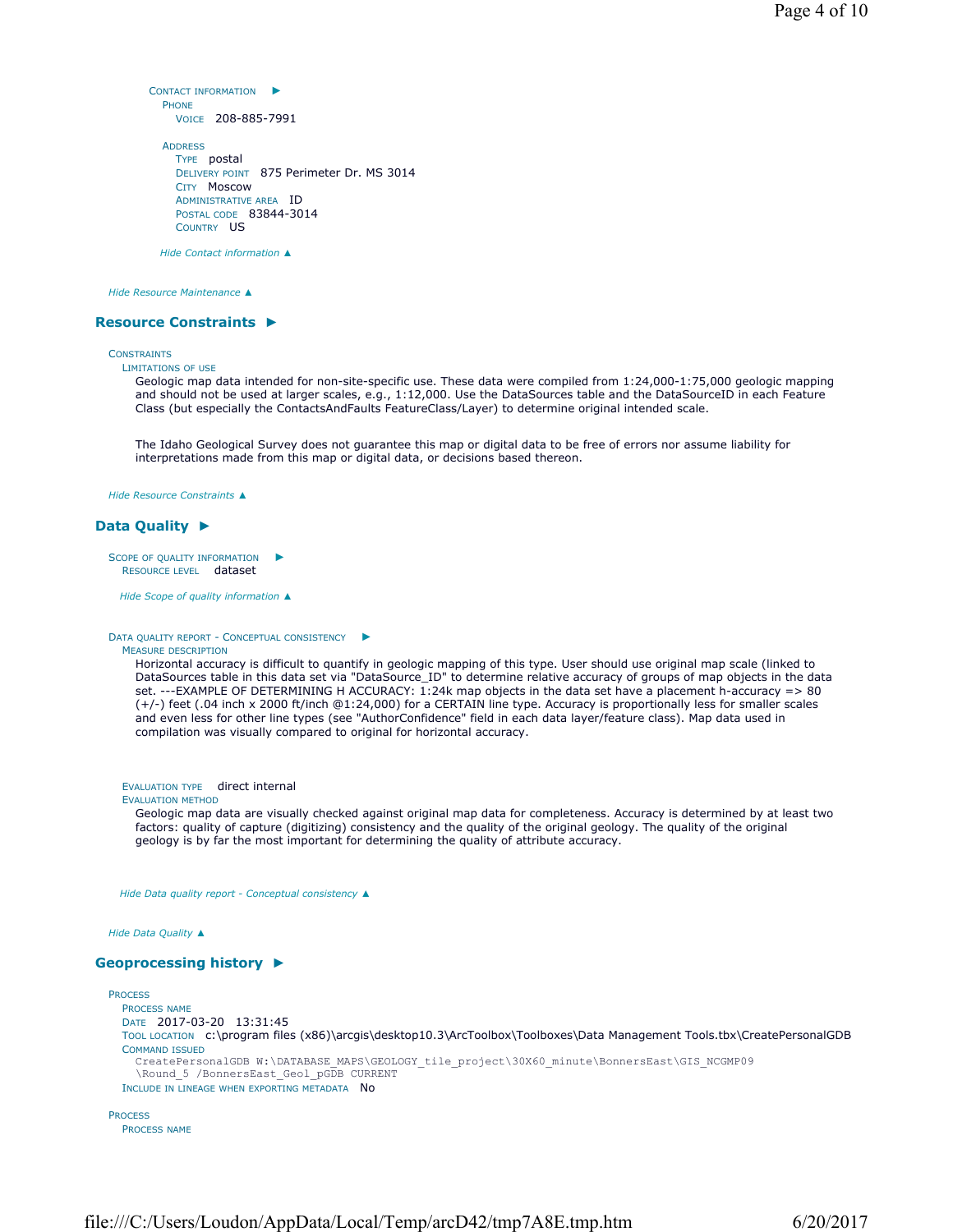## DATE 2017-03-20 13:34:14

TOOL LOCATION c:\program files (x86)\arcgis\desktop10.3\ArcToolbox\Toolboxes\Conversion Tools.tbx\FeatureClassToGeodatabase COMMAND ISSUED

FeatureClassToGeodatabase W:\DATABASE\_MAPS\GEOLOGY\_tile\_project\30X60\_minute\BonnersEast\GIS\_NCGMP09 \Round\_5/MapUnitPolys.SHP W:\DATABASE\_MAPS\GEOLOGY\_tile\_project\30X60\_minute\BonnersEast\GIS\_NCGMP09 \Round\_5/BonnersEast\_Geol\_pGDB.mdb

INCLUDE IN LINEAGE WHEN EXPORTING METADATA NO

#### PROCESS

PROCESS NAME

## DATE 2017-03-20 13:34:23

TOOL LOCATION c:\program files (x86)\arcgis\desktop10.3\ArcToolbox\Toolboxes\Conversion Tools.tbx\FeatureClassToGeodatabase COMMAND ISSUED

FeatureClassToGeodatabase W:\DATABASE\_MAPS\GEOLOGY\_tile\_project\30X60\_minute\BonnersEast\GIS\_NCGMP09 \Round\_5/Contacts.shp W:\DATABASE\_MAPS\GEOLOGY\_tile\_project\30X60\_minute\BonnersEast\GIS\_NCGMP09 \Round\_5/BonnersEast\_Geol\_pGDB.mdb

#### INCLUDE IN LINEAGE WHEN EXPORTING METADATA NO

### **PROCESS**

PROCESS NAME

# DATE 2017-03-20 13:34:27

TOOL LOCATION c:\program files (x86)\arcgis\desktop10.3\ArcToolbox\Toolboxes\Conversion Tools.tbx\FeatureClassToGeodatabase COMMAND ISSUED

FeatureClassToGeodatabase W:\DATABASE\_MAPS\GEOLOGY\_tile\_project\30X60\_minute\BonnersEast\GIS\_NCGMP09 \Round\_5/OrientationPoints.SHP W:\DATABASE\_MAPS\GEOLOGY\_tile\_project\30X60\_minute\BonnersEast\GIS\_NCGMP09 \Round\_5/BonnersEast\_Geol\_pGDB.mdb

### INCLUDE IN LINEAGE WHEN EXPORTING METADATA NO

#### **PROCESS**

PROCESS NAME

DATE 2017-03-20 13:34:31

TOOL LOCATION c:\program files (x86)\arcgis\desktop10.3\ArcToolbox\Toolboxes\Conversion Tools.tbx\FeatureClassToGeodatabase COMMAND ISSUED

FeatureClassToGeodatabase W:\DATABASE\_MAPS\GEOLOGY\_tile\_project\30X60\_minute\BonnersEast\GIS\_NCGMP09 \Round\_5/Faults.shp W:\DATABASE\_MAPS\GEOLOGY\_tile\_project\30X60\_minute\BonnersEast\GIS\_NCGMP09 \Round\_5/BonnersEast\_Geol\_pGDB.mdb

## INCLUDE IN LINEAGE WHEN EXPORTING METADATA NO

### **PROCESS**

PROCESS NAME DATE 2017-03-20 13:34:34

TOOL LOCATION c:\program files (x86)\arcgis\desktop10.3\ArcToolbox\Toolboxes\Conversion Tools.tbx\FeatureClassToGeodatabase COMMAND ISSUED

FeatureClassToGeodatabase W:\DATABASE\_MAPS\GEOLOGY\_tile\_project\30X60\_minute\BonnersEast\GIS\_NCGMP09 \Round\_5/GeologicPoints.SHP W:\DATABASE\_MAPS\GEOLOGY\_tile\_project\30X60\_minute\BonnersEast\GIS\_NCGMP09 \Round\_5/BonnersEast\_Geol\_pGDB.mdb

#### INCLUDE IN LINEAGE WHEN EXPORTING METADATA NO

#### **PROCESS**

PROCESS NAME

```
DATE 2017-03-20 13:34:37
```
TOOL LOCATION c:\program files (x86)\arcgis\desktop10.3\ArcToolbox\Toolboxes\Conversion Tools.tbx\FeatureClassToGeodatabase COMMAND ISSUED

FeatureClassToGeodatabase W:\DATABASE\_MAPS\GEOLOGY\_tile\_project\30X60\_minute\BonnersEast\GIS\_NCGMP09 \Round\_5/Dikes.shp W:\DATABASE\_MAPS\GEOLOGY\_tile\_project\30X60\_minute\BonnersEast\GIS\_NCGMP09 \Round\_5/BonnersEast\_Geol\_pGDB.mdb

INCLUDE IN LINEAGE WHEN EXPORTING METADATA NO

### **PROCESS**

PROCESS NAME

### DATE 2017-03-20 13:34:41

TOOL LOCATION c:\program files (x86)\arcgis\desktop10.3\ArcToolbox\Toolboxes\Conversion Tools.tbx\FeatureClassToGeodatabase COMMAND ISSUED

FeatureClassToGeodatabase W:\DATABASE\_MAPS\GEOLOGY\_tile\_project\30X60\_minute\BonnersEast\GIS\_NCGMP09 \Round 5/GeologicLines.SHP W:\DATABASE MAPS\GEOLOGY tile project\30X60 minute\BonnersEast\GIS NCGMP09 \Round\_5/BonnersEast\_Geol\_pGDB.mdb

#### INCLUDE IN LINEAGE WHEN EXPORTING METADATA NO

## **PROCESS**

PROCESS NAME DATE 2017-03-20 13:34:50 TOOL LOCATION c:\program files (x86)\arcgis\desktop10.3\ArcToolbox\Toolboxes\Conversion Tools.tbx\FeatureClassToGeodatabase COMMAND ISSUED FeatureClassToGeodatabase W:\DATABASE\_MAPS\GEOLOGY\_tile\_project\30X60\_minute\BonnersEast\GIS\_NCGMP09 \Round\_5/CartographicLines.SHP W:\DATABASE\_MAPS\GEOLOGY\_tile\_project\30X60\_minute\BonnersEast\GIS\_NCGMP09 \Round\_5/BonnersEast\_Geol\_pGDB.mdb

INCLUDE IN LINEAGE WHEN EXPORTING METADATA NO

**PROCESS**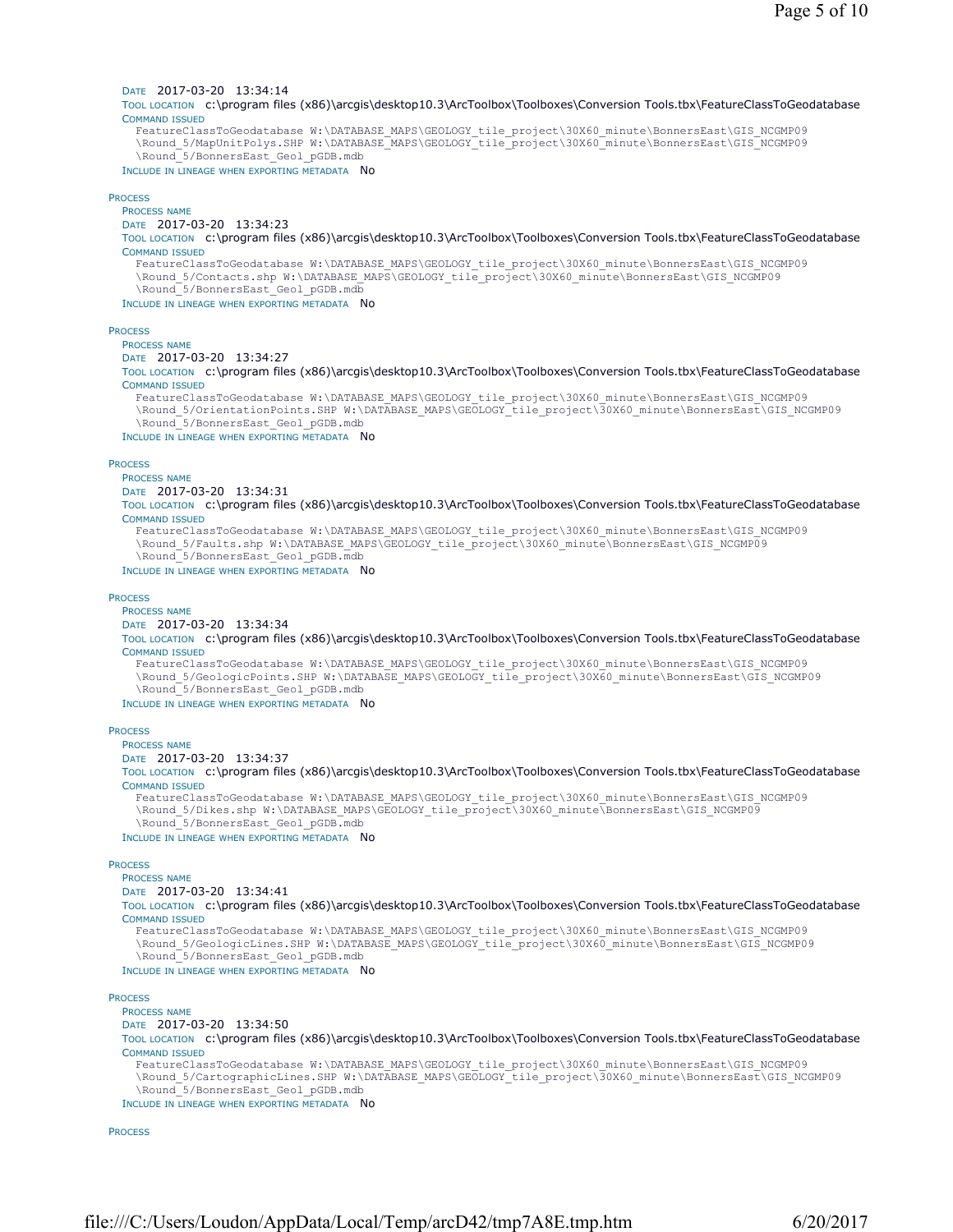PROCESS NAME

DATE 2017-03-20 13:34:58

TOOL LOCATION c:\program files (x86)\arcgis\desktop10.3\ArcToolbox\Toolboxes\Conversion Tools.tbx\FeatureClassToGeodatabase COMMAND ISSUED FeatureClassToGeodatabase W:\DATABASE\_MAPS\GEOLOGY\_tile\_project\30X60\_minute\BonnersEast\GIS\_NCGMP09

\Round\_5/ContactsAndFaults.SHP W:\DATABASE\_MAPS\GEOLOGY\_tile\_project\30X60\_minute\BonnersEast\GIS\_NCGMP09 \Round\_5/BonnersEast\_Geol\_pGDB.mdb

INCLUDE IN LINEAGE WHEN EXPORTING METADATA NO

## **PROCESS**

PROCESS NAME

# DATE 2017-03-20 13:35:01

TOOL LOCATION c:\program files (x86)\arcgis\desktop10.3\ArcToolbox\Toolboxes\Conversion Tools.tbx\FeatureClassToGeodatabase COMMAND ISSUED

FeatureClassToGeodatabase W:\DATABASE\_MAPS\GEOLOGY\_tile\_project\30X60\_minute\BonnersEast\GIS\_NCGMP09 \Round\_5/tunn\_MapUnitPolys.SHP W:\DATABASE\_MAPS\GEOLOGY\_tile\_project\30X60\_minute\BonnersEast\GIS\_NCGMP09 \Round\_5/BonnersEast\_Geol\_pGDB.mdb

## INCLUDE IN LINEAGE WHEN EXPORTING METADATA No

## **PROCESS**

PROCESS NAME

#### DATE 2017-03-20 13:35:03

TOOL LOCATION c:\program files (x86)\arcgis\desktop10.3\ArcToolbox\Toolboxes\Conversion Tools.tbx\FeatureClassToGeodatabase COMMAND ISSUED

FeatureClassToGeodatabase W:\DATABASE\_MAPS\GEOLOGY\_tile\_project\30X60\_minute\BonnersEast\GIS\_NCGMP09 \Round\_5/tunn\_Bdys.SHP W:\DATABASE\_MAPS\GEOLOGY\_tile\_project\30X60\_minute\BonnersEast\GIS\_NCGMP09 \Round\_5/BonnersEast\_Geol\_pGDB.mdb

INCLUDE IN LINEAGE WHEN EXPORTING METADATA NO

#### **PROCESS**

PROCESS NAME

## DATE 2017-03-20 13:36:27

TOOL LOCATION c:\program files (x86)\arcgis\desktop10.3\ArcToolbox\Toolboxes\Conversion Tools.tbx\TableToGeodatabase COMMAND ISSUED

TableToGeodatabase W:\DATABASE\_MAPS\GEOLOGY\_tile\_project\30X60\_minute\BonnersEast\GIS\_NCGMP09 \Round\_5/attributes-GDB.mdb/C W:\DATABASE\_MAPS\GEOLOGY\_tile\_project\30X60\_minute\BonnersEast\GIS\_NCGMP09 \Round\_5/BonnersEast\_Geol\_pGDB.mdb

### INCLUDE IN LINEAGE WHEN EXPORTING METADATA No

#### **PROCESS**

## PROCESS NAME

DATE 2017-03-20 13:36:31

#### TOOL LOCATION c:\program files (x86)\arcgis\desktop10.3\ArcToolbox\Toolboxes\Conversion Tools.tbx\TableToGeodatabase COMMAND ISSUED

TableToGeodatabase W:\DATABASE\_MAPS\GEOLOGY\_tile\_project\30X60\_minute\BonnersEast\GIS\_NCGMP09 \Round\_5/attributes-GDB.mdb/CAF W:\DATABASE\_MAPS\GEOLOGY\_tile\_project\30X60\_minute\BonnersEast\GIS\_NCGMP09 \Round\_5/BonnersEast\_Geol\_pGDB.mdb

## INCLUDE IN LINEAGE WHEN EXPORTING METADATA NO

### **PROCESS**

PROCESS NAME

#### DATE 2017-03-20 13:36:37

TOOL LOCATION c:\program files (x86)\arcgis\desktop10.3\ArcToolbox\Toolboxes\Conversion Tools.tbx\TableToGeodatabase COMMAND ISSUED

TableToGeodatabase W:\DATABASE\_MAPS\GEOLOGY\_tile\_project\30X60\_minute\BonnersEast\GIS\_NCGMP09 \Round\_5/attributes-GDB.mdb/CL W:\DATABASE\_MAPS\GEOLOGY\_tile\_project\30X60\_minute\BonnersEast\GIS\_NCGMP09 \Round\_5/BonnersEast\_Geol\_pGDB.mdb

INCLUDE IN LINEAGE WHEN EXPORTING METADATA NO

#### **PROCESS**

#### PROCESS NAME DATE 2017-03-20 13:36:40

#### TOOL LOCATION c:\program files (x86)\arcgis\desktop10.3\ArcToolbox\Toolboxes\Conversion Tools.tbx\TableToGeodatabase COMMAND ISSUED

TableToGeodatabase W:\DATABASE\_MAPS\GEOLOGY\_tile\_project\30X60\_minute\BonnersEast\GIS\_NCGMP09 \Round\_5/attributes-GDB.mdb/D W:\DATABASE\_MAPS\GEOLOGY\_tile\_project\30X60\_minute\BonnersEast\GIS\_NCGMP09 \Round\_5/BonnersEast\_Geol\_pGDB.mdb

### INCLUDE IN LINEAGE WHEN EXPORTING METADATA NO

## **PROCESS**

## PROCESS NAME

DATE 2017-03-20 13:36:42

TOOL LOCATION c:\program files (x86)\arcgis\desktop10.3\ArcToolbox\Toolboxes\Conversion Tools.tbx\TableToGeodatabase COMMAND ISSUED

TableToGeodatabase W:\DATABASE\_MAPS\GEOLOGY\_tile\_project\30X60\_minute\BonnersEast\GIS\_NCGMP09 \Round\_5/attributes-GDB.mdb/F W:\DATABASE\_MAPS\GEOLOGY\_tile\_project\30X60\_minute\BonnersEast\GIS\_NCGMP09

\Round\_5/BonnersEast\_Geol\_pGDB.mdb

INCLUDE IN LINEAGE WHEN EXPORTING METADATA NO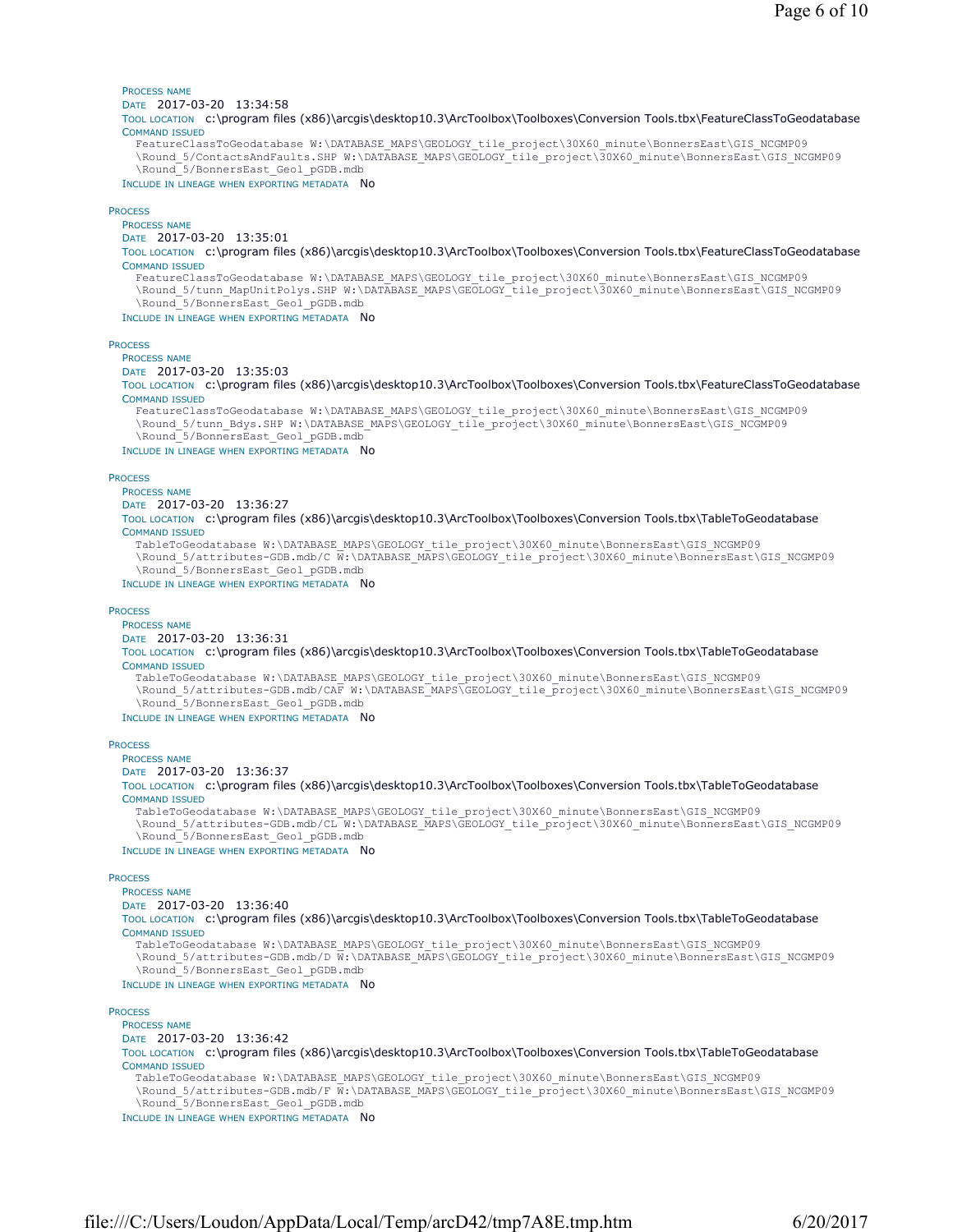## PROCESS

## PROCESS NAME

DATE 2017-03-20 13:36:45

TOOL LOCATION c:\program files (x86)\arcgis\desktop10.3\ArcToolbox\Toolboxes\Conversion Tools.tbx\TableToGeodatabase COMMAND ISSUED

TableToGeodatabase W:\DATABASE\_MAPS\GEOLOGY\_tile\_project\30X60\_minute\BonnersEast\GIS\_NCGMP09 \Round\_5/attributes-GDB.mdb/GL W:\DATABASE\_MAPS\GEOLOGY\_tile\_project\30X60\_minute\BonnersEast\GIS\_NCGMP09 \Round\_5/BonnersEast\_Geol\_pGDB.mdb

INCLUDE IN LINEAGE WHEN EXPORTING METADATA No

## **PROCESS**

PROCESS NAME DATE 2017-03-20 13:36:48

TOOL LOCATION c:\program files (x86)\arcgis\desktop10.3\ArcToolbox\Toolboxes\Conversion Tools.tbx\TableToGeodatabase COMMAND ISSUED

TableToGeodatabase W:\DATABASE\_MAPS\GEOLOGY\_tile\_project\30X60\_minute\BonnersEast\GIS\_NCGMP09 \Round\_5/attributes-GDB.mdb/GP W:\DATABASE\_MAPS\GEOLOGY\_tile\_project\30X60\_minute\BonnersEast\GIS\_NCGMP09 \Round\_5/BonnersEast\_Geol\_pGDB.mdb

INCLUDE IN LINEAGE WHEN EXPORTING METADATA NO

## **PROCESS**

PROCESS NAME

DATE 2017-03-20 13:36:51

TOOL LOCATION c:\program files (x86)\arcqis\desktop10.3\ArcToolbox\Toolboxes\Conversion Tools.tbx\TableToGeodatabase COMMAND ISSUED

TableToGeodatabase W:\DATABASE\_MAPS\GEOLOGY\_tile\_project\30X60\_minute\BonnersEast\GIS\_NCGMP09 \Round\_5/attributes-GDB.mdb/MUP W:\DATABASE\_MAPS\GEOLOGY\_tile\_project\30X60\_minute\BonnersEast\GIS\_NCGMP09 \Round\_5/BonnersEast\_Geol\_pGDB.mdb

INCLUDE IN LINEAGE WHEN EXPORTING METADATA No

**PROCESS** 

## PROCESS NAME

DATE 2017-03-20 13:36:54

TOOL LOCATION c:\program files (x86)\arcgis\desktop10.3\ArcToolbox\Toolboxes\Conversion Tools.tbx\TableToGeodatabase COMMAND ISSUED

TableToGeodatabase W:\DATABASE\_MAPS\GEOLOGY\_tile\_project\30X60\_minute\BonnersEast\GIS\_NCGMP09 \Round 5/attributes-GDB.mdb/OP W:\DATABASE MAPS\GEOLOGY tile project\30X60 minute\BonnersEast\GIS NCGMP09 \Round\_5/BonnersEast\_Geol\_pGDB.mdb

INCLUDE IN LINEAGE WHEN EXPORTING METADATA NO

## **PROCESS**

PROCESS NAME

DATE 2017-03-20 13:36:57

TOOL LOCATION c:\program files (x86)\arcgis\desktop10.3\ArcToolbox\Toolboxes\Conversion Tools.tbx\TableToGeodatabase COMMAND ISSUED

- TableToGeodatabase W:\DATABASE\_MAPS\GEOLOGY\_tile\_project\30X60\_minute\BonnersEast\GIS\_NCGMP09 \Round\_5/attributes-GDB.mdb/OverlayUnitContacts\_tunn
- W:\DATABASE\_MAPS\GEOLOGY\_tile\_project\30X60\_minute\BonnersEast\GIS\_NCGMP09\Round\_5/BonnersEast\_Geol\_pGDB.mdb

## INCLUDE IN LINEAGE WHEN EXPORTING METADATA NO

## **PROCESS**

PROCESS NAME

DATE 2017-03-20 13:36:58

TOOL LOCATION c:\program files (x86)\arcgis\desktop10.3\ArcToolbox\Toolboxes\Conversion Tools.tbx\TableToGeodatabase COMMAND ISSUED

TableToGeodatabase W:\DATABASE\_MAPS\GEOLOGY\_tile\_project\30X60\_minute\BonnersEast\GIS\_NCGMP09 \Round\_5/attributes-GDB.mdb/OverlayUnitPolygons\_tunn

W:\DATABASE\_MAPS\GEOLOGY\_tile\_project\30X60\_minute\BonnersEast\GIS\_NCGMP09\Round\_5/BonnersEast\_Geol\_pGDB.mdb INCLUDE IN LINEAGE WHEN EXPORTING METADATA NO

### **PROCESS**

PROCESS NAME

DATE 2017-03-20 13:37:00

TOOL LOCATION c:\program files (x86)\arcgis\desktop10.3\ArcToolbox\Toolboxes\Conversion Tools.tbx\TableToGeodatabase COMMAND ISSUED

TableToGeodatabase W:\DATABASE\_MAPS\GEOLOGY\_tile\_project\30X60\_minute\BonnersEast\GIS\_NCGMP09 \Round\_5/attributes-GDB.mdb/SOURCESFile

W:\DATABASE\_MAPS\GEOLOGY\_tile\_project\30X60\_minute\BonnersEast\GIS\_NCGMP09\Round\_5/BonnersEast\_Geol\_pGDB.mdb INCLUDE IN LINEAGE WHEN EXPORTING METADATA No

### **PROCESS**

PROCESS NAME

DATE 2017-03-20 13:37:02

TOOL LOCATION c:\program files (x86)\arcgis\desktop10.3\ArcToolbox\Toolboxes\Conversion Tools.tbx\TableToGeodatabase COMMAND ISSUED

TableToGeodatabase W:\DATABASE\_MAPS\GEOLOGY\_tile\_project\30X60\_minute\BonnersEast\GIS\_NCGMP09 \Round\_5/attributes-GDB.mdb/XGLOSSARYNOTFOUND

W:\DATABASE\_MAPS\GEOLOGY\_tile\_project\30X60\_minute\BonnersEast\GIS\_NCGMP09\Round\_5/BonnersEast\_Geol\_pGDB.mdb INCLUDE IN LINEAGE WHEN EXPORTING METADATA NO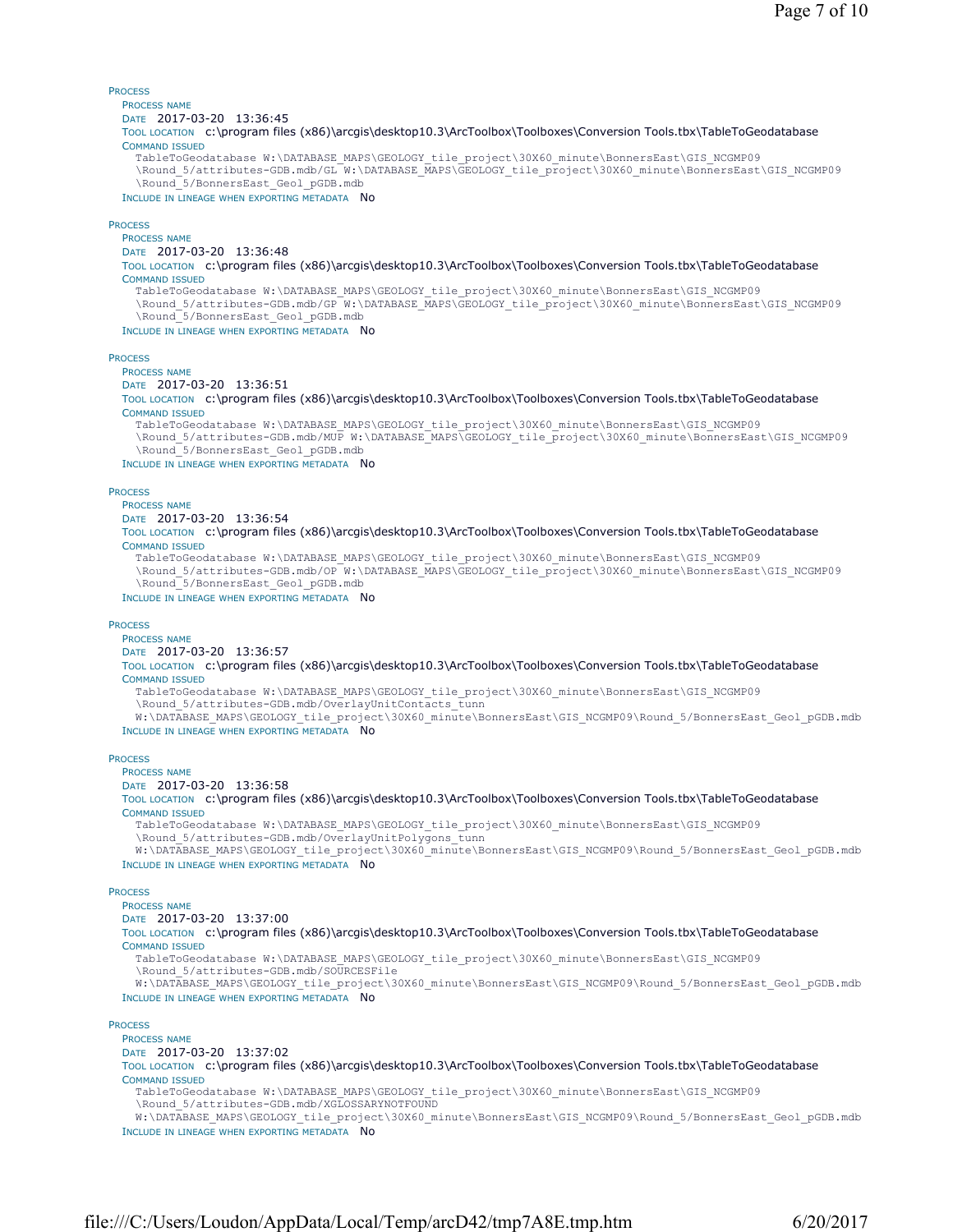```
PROCESS
  PROCESS NAME
  DATE 2017-03-20 13:37:04 
  TOOL LOCATION c:\program files (x86)\arcgis\desktop10.3\ArcToolbox\Toolboxes\Conversion Tools.tbx\TableToGeodatabase 
  COMMAND ISSUED
    TableToGeodatabase W:\DATABASE_MAPS\GEOLOGY_tile_project\30X60_minute\BonnersEast\GIS_NCGMP09
    \Round 5/attributes-GDB.mdb/XIGSsourceNOTFOUND
    W:\DATABASE_MAPS\GEOLOGY_tile_project\30X60_minute\BonnersEast\GIS_NCGMP09\Round_5/BonnersEast_Geol_pGDB.mdb
  INCLUDE IN LINEAGE WHEN EXPORTING METADATA No
```
PROCESS

```
PROCESS NAME
DATE 2017-03-20 13:44:06 
TOOL LOCATION c:\program files (x86)\arcgis\desktop10.3\ArcToolbox\Toolboxes\Data Management Tools.tbx\Compact 
COMMAND ISSUED
  Compact W:\DATABASE_MAPS\GEOLOGY_tile_project\30X60_minute\BonnersEast\GIS_NCGMP09
  \Round 5/BonnersEast Geol pGDB.mdb
INCLUDE IN LINEAGE WHEN EXPORTING METADATA No
```
*Hide Geoprocessing history ▲*

## **Distribution ►**

```
DISTRIBUTOR
►
 CONTACT INFORMATION
    ORGANIZATION'S NAME Idaho Geological Survey 
    CONTACT'S ROLE originator
```
CONTACT INFORMATION ► **PHONE** VOICE 208-885-7991

ADDRESS TYPE postal DELIVERY POINT 875 Perimeter Dr. MS 3014 CITY Moscow ADMINISTRATIVE AREA ID POSTAL CODE 83844-3014 COUNTRY US

*Hide Contact information ▲*

AVAILABLE FORMAT NAME ArcGIS Personal Geodatabases

AVAILABLE FORMAT NAME Shape Files

*Hide Distributor ▲*

TRANSFER OPTIONS

UNITS OF DISTRIBUTION Geologic Map of the East Half of the Bonners Ferry 30 x 60 Minute Quadrangle, Idaho and Montana

ONLINE SOURCE

LOCATION http://www.idahogeology.org/Products/reverselook.asp? switch=title&value=Geologic\_Map\_of\_the\_East\_Half\_of\_the\_Bonners\_Ferry\_30\_x\_60\_Minute\_Quadrangle,\_Idaho\_and\_Montana

*Hide Distribution ▲*

## **Fields ►**

```
OVERVIEW DESCRIPTION
►
 ENTITY AND ATTRIBUTE OVERVIEW
    See DataDictionary table in this dataset for complete listing of fields and attributes
```
*Hide Overview Description ▲*

### *Hide Fields ▲*

**Metadata Details ►**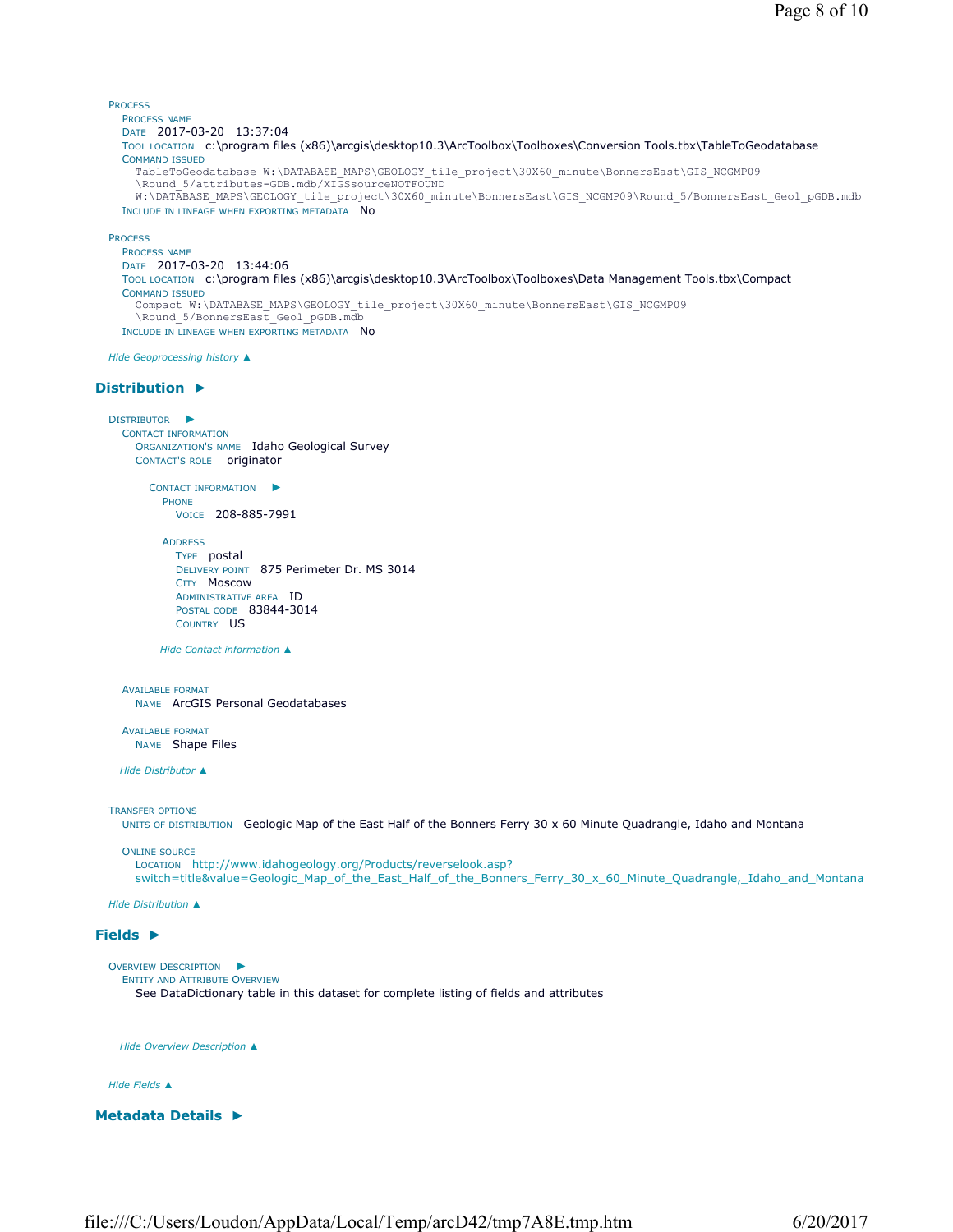METADATA CHARACTER SET utf8 - 8 bit UCS Transfer Format

SCOPE OF THE DATA DESCRIBED BY THE METADATA dataset

LAST UPDATE 2017-05-25

ARCGIS METADATA PROPERTIES METADATA FORMAT ArcGIS 1.0 METADATA STYLE FGDC CSDGM Metadata STANDARD OR PROFILE USED TO EDIT METADATA FGDC

CREATED IN ARCGIS FOR THE ITEM 2017-04-10 10:33:47 LAST MODIFIED IN ARCGIS FOR THE ITEM 2017-06-20 13:50:26

AUTOMATIC UPDATES HAVE BEEN PERFORMED NO

ITEM LOCATION HISTORY ITEM COPIED OR MOVED 2017-04-10 10:33:47 FROM W:\DATABASE\_MAPS\GEOLOGY\_tile\_project\30X60\_minute\BonnersEast\GIS\_NCGMP09\Round\_5 \BonnersEast\_Geol\_pGDB.mdb TO \\igs-rift\shared\DATABASE\_MAPS\GEOLOGY\_tile\_project\30X60\_minute\BonnersEast\GIS\_NCGMP09\Round\_5 \BonnersEast\_Geol\_pGDB - Copy.mdb

*Hide Metadata Details ▲*

## **Metadata Contacts ►**

```
METADATA CONTACT
  ORGANIZATION'S NAME Idaho Geological Survey 
  CONTACT'S ROLE originator
```
CONTACT INFORMATION ► PHONE VOICE 208-885-7991

ADDRESS TYPE postal DELIVERY POINT 875 Perimeter Dr. MS 3014 CITY Moscow ADMINISTRATIVE AREA ID POSTAL CODE 83844-3014 COUNTRY US

*Hide Contact information ▲*

*Hide Metadata Contacts ▲*

## **Metadata Maintenance ►**

```
MAINTENANCE
 UPDATE FREQUENCY as needed
  MAINTENANCE CONTACT
    ORGANIZATION'S NAME Idaho Geological Survey 
    CONTACT'S ROLE originator
       CONTACT INFORMATION
►
        PHONE
           VOICE 208-885-7991
         ADDRESS
           TYPE postal 
           DELIVERY POINT 875 Perimeter Dr. MS 3014 
           CITY Moscow 
           ADMINISTRATIVE AREA ID 
           POSTAL CODE 83844-3014 
           COUNTRY US
        Hide Contact information ▲
```
*Hide Metadata Maintenance ▲*

## **Metadata Constraints ►**